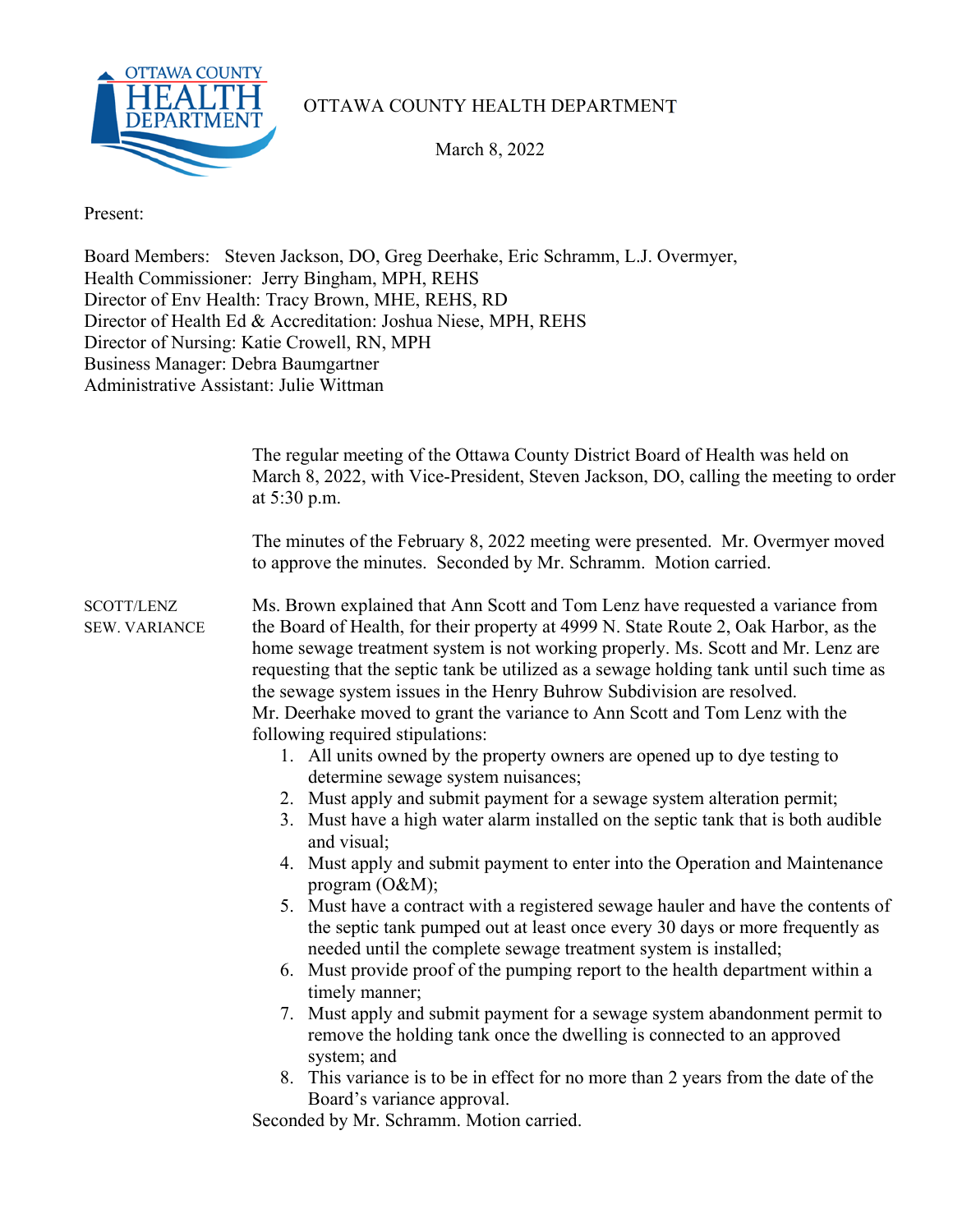| <b>RENZ</b><br><b>SEW. VARIANCE</b>   | Ms. Brown explained that Michael Renz has requested a variance from the Board of<br>Health, for his property at 1308 S. State Route 19, Oak Harbor, as the current<br>household sewage treatment system is not functioning properly. In addition, the<br>system's tank has collapsed and the soil conditions are not conducive to installing the<br>new household sewage treatment system. Mr. Renz is requesting that the septic tank<br>be utilized as a sewage holding tank until such time as soil conditions are acceptable<br>to install the new system. Mr. Overmyer moved to grant the variance to Ann Scott<br>and Tom Lenz with the following required stipulations:<br>1. Must have a high water alarm installed on the septic tank that is both audible<br>and visual;<br>2. Must apply and submit payment to enter into the Operation and Maintenance<br>program $(O&M);$<br>3. Must have a contract with a registered sewage hauler and have the contents of<br>the septic tank pumped out at least once every 30 days or more frequently as<br>needed until the complete sewage treatment system is installed; and<br>4. Must provide proof of the pumping report to the health department within a<br>timely manner.<br>Seconded by Mr. Schramm. Motion carried. |  |
|---------------------------------------|----------------------------------------------------------------------------------------------------------------------------------------------------------------------------------------------------------------------------------------------------------------------------------------------------------------------------------------------------------------------------------------------------------------------------------------------------------------------------------------------------------------------------------------------------------------------------------------------------------------------------------------------------------------------------------------------------------------------------------------------------------------------------------------------------------------------------------------------------------------------------------------------------------------------------------------------------------------------------------------------------------------------------------------------------------------------------------------------------------------------------------------------------------------------------------------------------------------------------------------------------------------------------------|--|
| HEALTH COMM.<br><b>REPORT</b>         | Mr. Bingham presented the following Health Commissioner's Report to the Board:<br>He updated the Board on the trending of COVID cases, which shows the number of<br>cases continuing to decline, along with the vaccination rates.                                                                                                                                                                                                                                                                                                                                                                                                                                                                                                                                                                                                                                                                                                                                                                                                                                                                                                                                                                                                                                               |  |
|                                       | The health department has been seeing an increase in Norovirus cases and there has<br>been an outbreak of this within a nursing home in our county.                                                                                                                                                                                                                                                                                                                                                                                                                                                                                                                                                                                                                                                                                                                                                                                                                                                                                                                                                                                                                                                                                                                              |  |
|                                       | House Bill 51 became effective recently, which allows public meetings to be held<br>virtually, if necessary. This bill is only in effect through the end of June 2022.                                                                                                                                                                                                                                                                                                                                                                                                                                                                                                                                                                                                                                                                                                                                                                                                                                                                                                                                                                                                                                                                                                           |  |
|                                       | The April 15 <sup>th</sup> all staff training agenda is coming along well, with speakers scheduled<br>to address mental health, the power of positive thinking, CPR, social media dos and<br>don'ts, and generational awareness.                                                                                                                                                                                                                                                                                                                                                                                                                                                                                                                                                                                                                                                                                                                                                                                                                                                                                                                                                                                                                                                 |  |
|                                       | The 2021 Annual Report was presented to the Board. This will also be presented to<br>the District Advisory Council at Thursday's annual meeting.                                                                                                                                                                                                                                                                                                                                                                                                                                                                                                                                                                                                                                                                                                                                                                                                                                                                                                                                                                                                                                                                                                                                 |  |
|                                       | The County Commissioners appointed Mr. Bingham to start up both the Drug<br>Overdose Fatality Review Committee and the Suicide Fatality Review Committee,<br>which are new committees that review overdose and suicide deaths to determine<br>if/how they could have been prevented.                                                                                                                                                                                                                                                                                                                                                                                                                                                                                                                                                                                                                                                                                                                                                                                                                                                                                                                                                                                             |  |
| PUBLIC COMMENT                        | No public in attendance.                                                                                                                                                                                                                                                                                                                                                                                                                                                                                                                                                                                                                                                                                                                                                                                                                                                                                                                                                                                                                                                                                                                                                                                                                                                         |  |
| <b>DIVISION REPORTS</b><br>1. Nursing | Ms. Crowell explained that her division is preparing for WIC clients to return to in-<br>person appointments, which will begin soon. She detailed the new options for WIC<br>Nutrition Education classes for participants. Ms. Crowell updated the Board on clinic                                                                                                                                                                                                                                                                                                                                                                                                                                                                                                                                                                                                                                                                                                                                                                                                                                                                                                                                                                                                               |  |

updates and her visits with school nurses regarding required childhood vaccinations.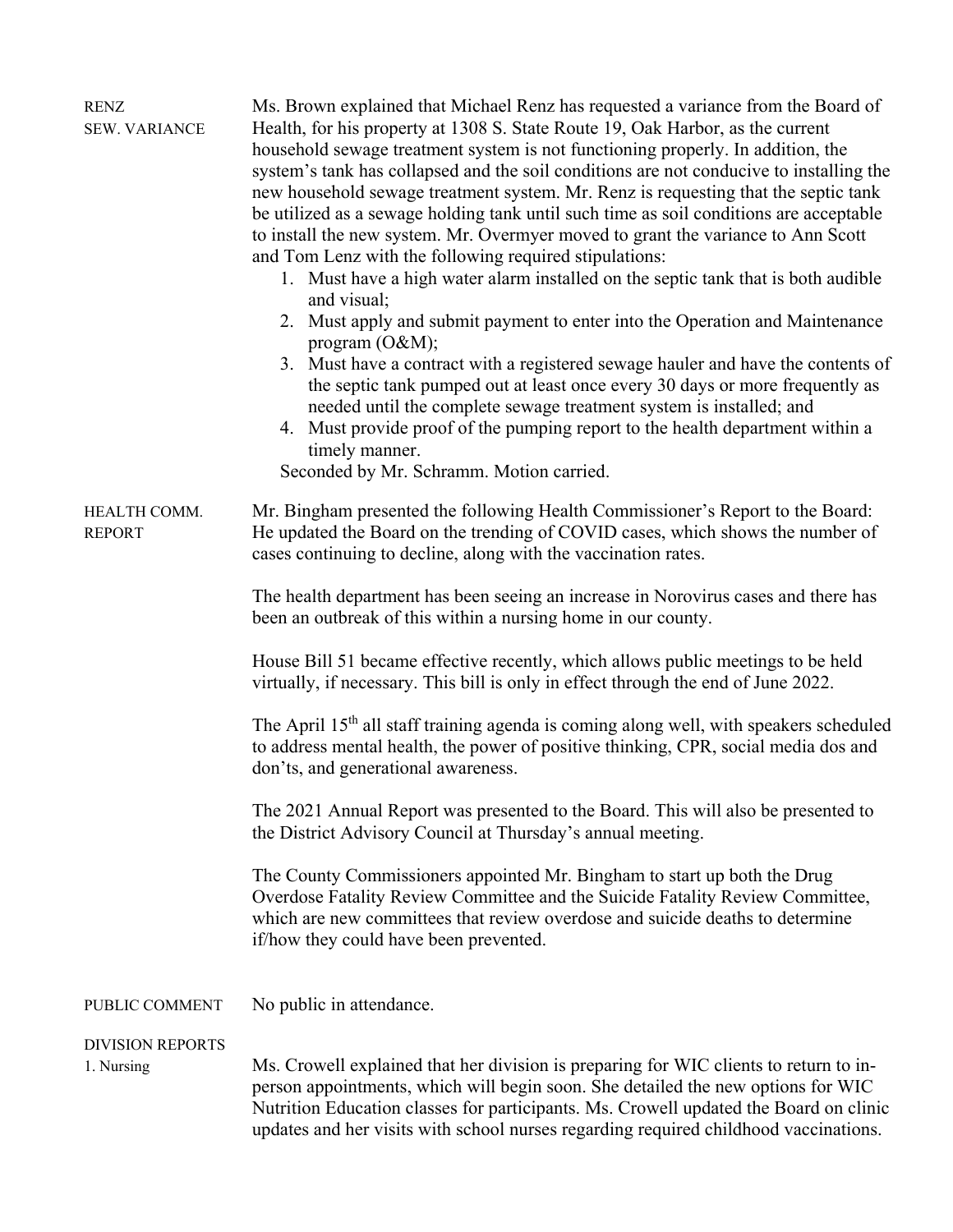| 2. Env Health                   | Ms. Brown updated the Board on the 2022 Food Service Program licensing and<br>briefly discussed the progress of the Elmore sanitary sewer extension, which was<br>scheduled to be completed in 2021.                                                                                                                                                                                                                                                                                             |  |  |  |
|---------------------------------|--------------------------------------------------------------------------------------------------------------------------------------------------------------------------------------------------------------------------------------------------------------------------------------------------------------------------------------------------------------------------------------------------------------------------------------------------------------------------------------------------|--|--|--|
| 3. Health Ed/Accred             | Mr. Niese briefly explained the completion process for the 2021 Annual Report and<br>presented a graph showing 47.5% completion toward uploading PHAB<br>documentation for accreditation.                                                                                                                                                                                                                                                                                                        |  |  |  |
| 2022 WORKFORCE<br>DEVELOP. PLAN | Mr. Niese presented the 2022 Workforce Development Plan to the Board, explaining<br>the process of creating this report and the implementation that will take place from it.<br>Mr. Deerhake moved to approve the 2022 Workforce Development Plan. Seconded<br>by Mr. Overmyer. Motion carried.                                                                                                                                                                                                  |  |  |  |
| ODH CAMP SURVEY                 | Mr. Bingham reported that the Ohio Department of Health conducted a survey of<br>Ottawa County's Camp Program, which resulted in no deficiencies and the<br>department continues to be an approved agency for licensing campgrounds.                                                                                                                                                                                                                                                             |  |  |  |
| FINANCIAL REPORT                | Ms. Baumgartner presented the February 2022 Board of Health Financial Report.                                                                                                                                                                                                                                                                                                                                                                                                                    |  |  |  |
| 1. 2023 GV Contract             | GRANTS/CONTRACTS Mr. Bingham requested Board approval to enter into a contract with Sandusky<br>County to conduct the Get Vaccinated (GV) Program. Ms. Crowell explained that any<br>county approved for less than \$30,000 is not able to apply for the GV Grant alone and<br>must partner with another county. Mr. Deerhake moved to authorize Mr. Bingham to<br>enter into a contract to partner with Sandusky County to administer the GV Grant.<br>Seconded by Mr. Schramm. Motion carried. |  |  |  |
| <b>MEETINGS</b>                 | Mr. Schramm moved to approve attendance at the following meetings:                                                                                                                                                                                                                                                                                                                                                                                                                               |  |  |  |
|                                 | 03/29/22<br>OSS Joint Solid Waste Management District Policy Mtg-<br>Fremont (Bingham)<br>Public & Allied Health Symposium - Bowling Green<br>03/31/22<br>(Bingham, Brown, Crowell, Niese)                                                                                                                                                                                                                                                                                                       |  |  |  |
|                                 | Preparedness Summit (NACCHO) - Atlanta, GA (Capuano)<br>04/04/22<br>(cost covered by PHEP Regional Funds)<br>$04/07/22$ -                                                                                                                                                                                                                                                                                                                                                                        |  |  |  |
|                                 | Seconded by Mr. Overmyer. Motion carried.                                                                                                                                                                                                                                                                                                                                                                                                                                                        |  |  |  |
| <b>BILL APPROVALS</b>           | Mr. Overmyer moved to pay the bills. (Attached) Seconded by Mr. Deerhake. Motion<br>carried.                                                                                                                                                                                                                                                                                                                                                                                                     |  |  |  |
|                                 | Mr. Schramm moved to enter into Executive Session for personnel matters to<br>consider the appointment, employment, dismissal, discipline, promotion, demotion, or<br>compensation of a public employee or official. Seconded by Mr. Overmyer. Roll call<br>vote: Dr. Jackson-yes, Mr. Deerhake-yes, Mr. Schramm-yes, Mr. Overmyer-yes.<br>Motion carried.                                                                                                                                       |  |  |  |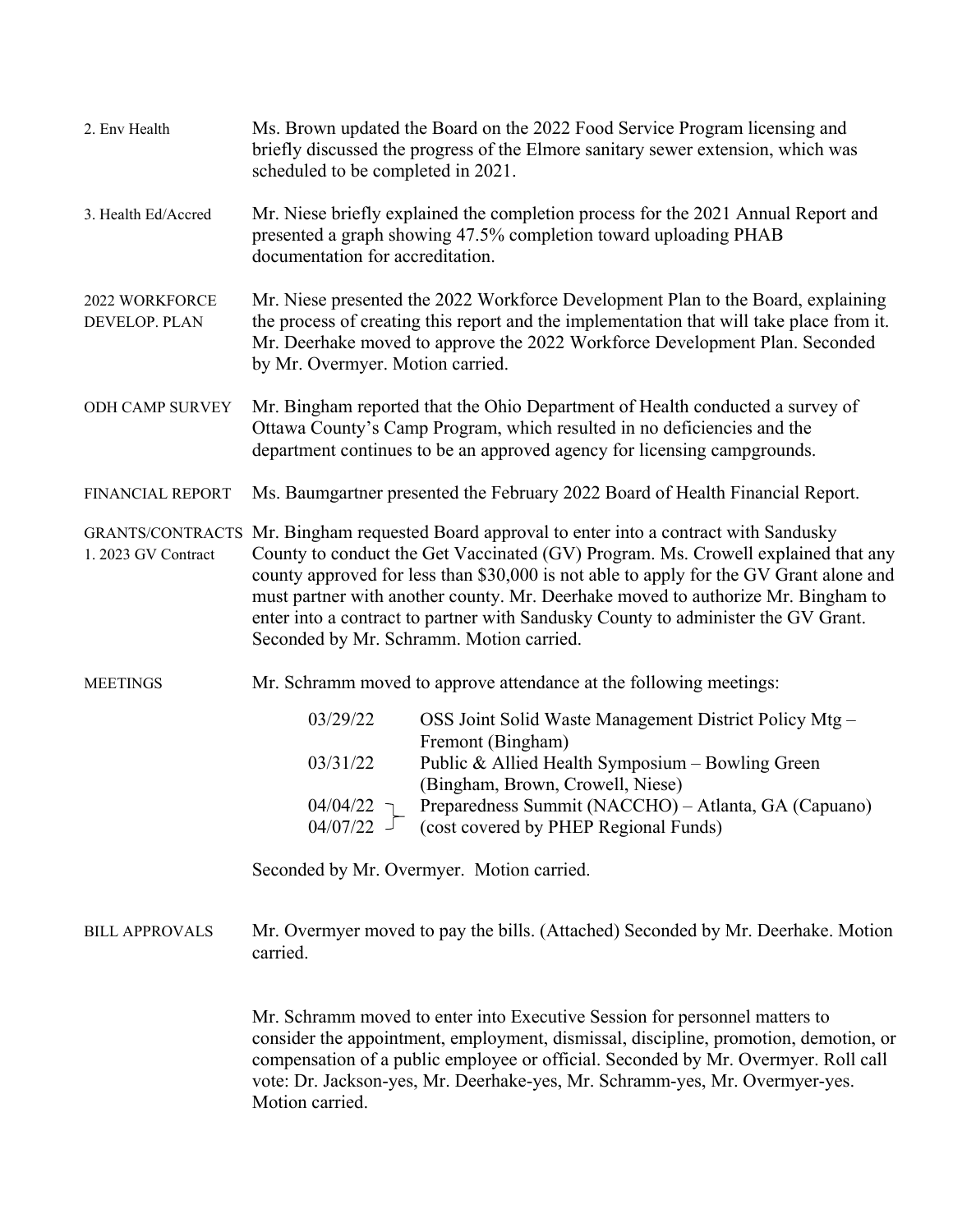Mr. Overmyer moved to enter into open session. Seconded by Mr. Schramm. Motion carried.

2023 BUDGET Mr. Bingham informed the Board that the Finance Committee met on February 14, 2022, to prepare the 2023 budget. Mr. Deerhake moved to approve the 2023 budget as presented. Seconded by Mr. Schramm. Motion carried.

> District Advisory Council March 10, 2022 at 6:00 p.m. Next Meeting Date April 12, 2022 at 5:30 p.m.

Being no further business, the meeting was adjourned.

Respectfully Submitted,

Gerald W. Bingham, MPH, REHS Steven Jackson, DO Health Commissioner Board Vice-President Secretary